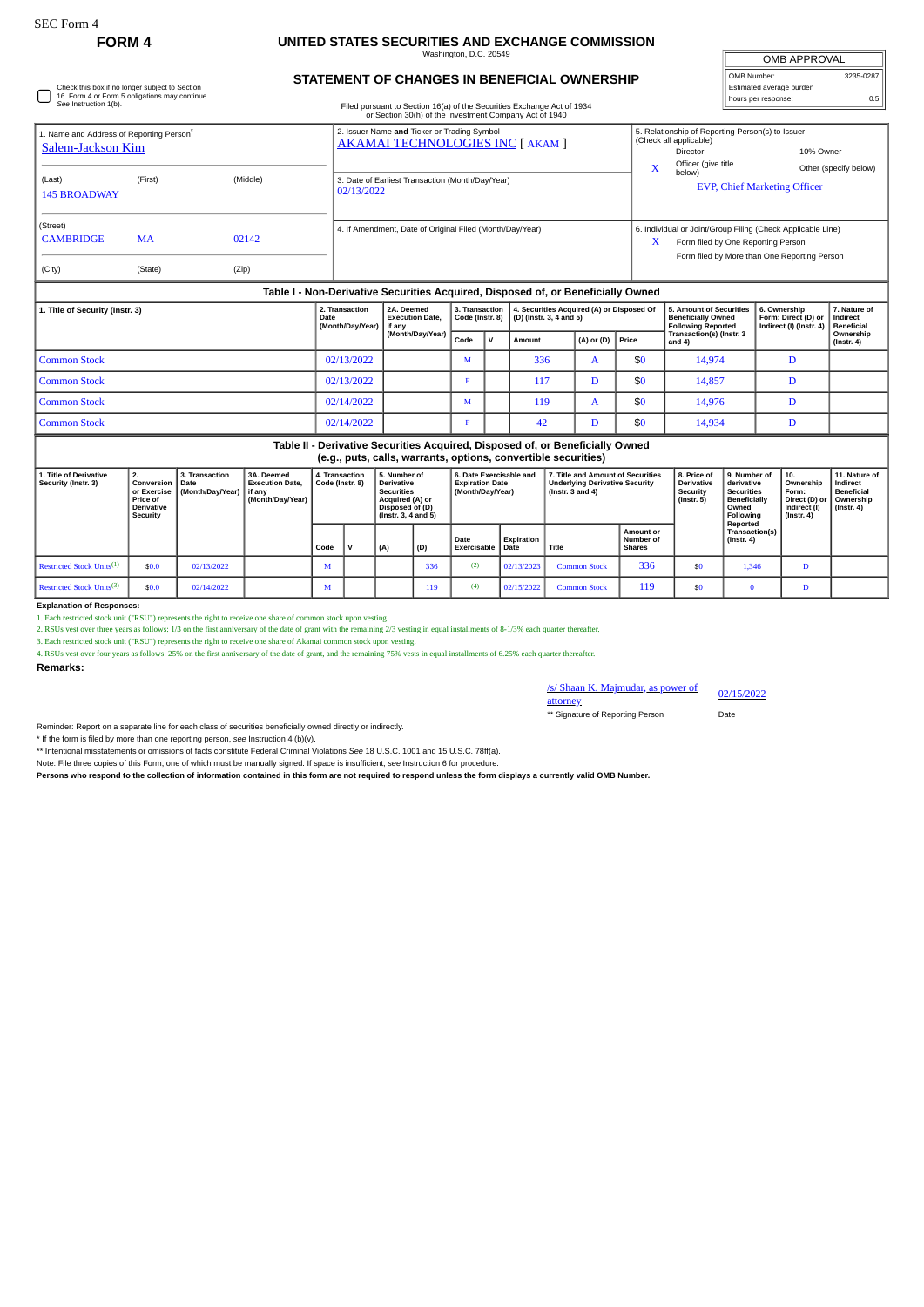## **LIMITED POWER OF ATTORNEY** FOR SECTION 16 REPORTING OBLIGATIONS

Know all by these presents, that the undersigned hereby makes, constitutes and appoints each of James Hammons, Shaan Majmudar and Mary Buttarazzi, signing singly and each acting individually, as the undersigned's true and lawful attorney-in-fact with full power and authority as hereinafter described to:

execute for and on behalf of the undersigned, in the undersigned's capacity as an officer  $(1)$ and/or director of Akamai Technologies, Inc. (the "Company"), Forms 3, 4, and 5 (including any amendments thereto) in accordance with Section 16(a) of the Securities Exchange Act of 1934 and the rules thereunder (the "Exchange Act");

do and perform any and all acts for and on behalf of the undersigned which may be  $(2)$ necessary or desirable to prepare, complete and execute any such Form 3, 4, or 5, prepare, complete and execute any amendment or amendments thereto, and timely deliver and file such form with the United States Securities and Exchange Commission (the "SEC") and any stock exchange or similar authority, including without limitation the filing of a Form ID or any other application materials to enable the undersigned to gain or maintain access to the Electronic Data Gathering, Analysis and Retrieval system of the SEC;

seek or obtain, as the undersigned's representative and on the undersigned's behalf,  $(3)$ information regarding transactions in the Company's securities from any third party, including brokers, employee benefit plan administrators and trustees, and the undersigned hereby authorizes any such person to release any such information to such attorney-in-fact and approves and ratifies any such release of information; and

 $(4)$ take any other action of any type whatsoever in connection with the foregoing which, in the opinion of such attorney-in-fact, may be of benefit to, in the best interest of, or legally required by, the undersigned, it being understood that the documents executed by such attorney-in-fact on behalf of the undersigned pursuant to this Power of Attorney shall be in such form and shall contain such terms and conditions as such attorney-in-fact may approve in such attorney-in-fact's discretion.

The undersigned hereby grants to each such attorney-in-fact full power and authority to do and perform any and every act and thing whatsoever requisite, necessary, or proper to be done in the exercise of any of the rights and powers herein granted, as fully to all intents and purposes as the undersigned might or could do if personally present, with full power of substitution or revocation, hereby ratifying and confirming all that such attorney-in-fact, or such attorney-in-fact's substitute or substitutes, shall lawfully do or cause to be done by virtue of this power of attorney and the rights and powers herein granted. The undersigned acknowledges that the foregoing attorneys-in-fact, in serving in such capacity at the request of the undersigned, are not assuming nor relieving, nor is the Company assuming nor relieving, any of the undersigned's responsibilities to comply with Section 16 of the Exchange Act. The undersigned acknowledges that neither the Company nor the foregoing attorneys-in-fact assume (i) any liability for the undersigned's responsibility to comply with the requirement of the Exchange Act, (ii) any liability of the undersigned for any failure to comply with such requirements, or (iii) any obligation or liability of the undersigned for profit disgorgement under Section 16(b) of the Exchange Act.

This Power of Attorney shall remain in full force and effect until the undersigned is no longer required to file Forms 3, 4, and 5 with respect to the undersigned's holdings of and transactions in securities issued by the Company, unless earlier revoked by the undersigned in a signed writing delivered to the foregoing attorneys-in-fact.